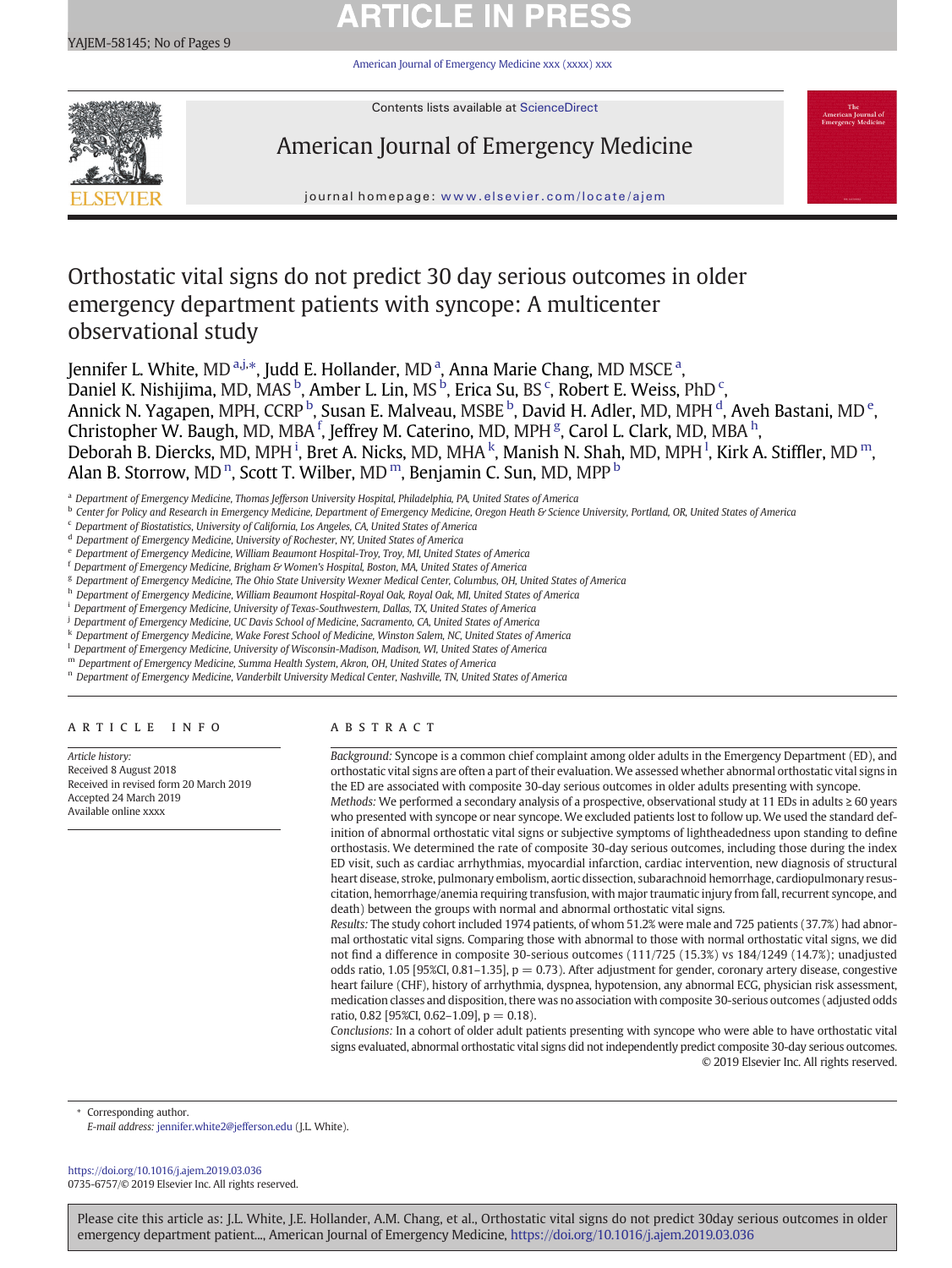# 1. Introduction

Syncope is a common chief complaint among patients presenting to the emergency department (ED), accounting for 740,000 ED visits annually [\[1](#page-7-0)]. Differentiating between the serious and benign causes of syncope can be challenging, particularly in the older adult. Orthostatic hypotension affects up to 50% of all older adults [\[2\]](#page-7-0). Orthostatic hypotension causing syncope can be the manifestation of simple volume depletion in an otherwise healthy patient or herald a more serious etiology, such as acute blood loss or cardiac dysfunction.

The 2017 AHA/ACC/HRS guidelines on the evaluation of syncope in the ED recommend orthostatic vital signs as part of the standard evaluation [[3](#page-7-0)]. Prior studies have conflicting data regarding the utility of orthostatic vital signs in the diagnostic work up of syncope in the ED. [\[4-](#page-7-0) [6](#page-7-0)] Older patients are more likely to have baseline abnormal orthostatic vital signs due to medications and autonomic dysfunction, and the finding of orthostasis in the ED may be unrelated to the cause of syncope [\[7-](#page-7-0) [11\]](#page-7-0). On the other hand, abnormal orthostatic vital signs in older patients with syncope could herald potentially modifiable causes such as gastrointestinal hemorrhage, medication side-effects or dehydration.

The purpose of this study was to evaluate whether abnormal orthostatic vital signs in the setting of syncope were independently associated with 30-day composite serious events in older adults.

## 2. Methods

We conducted a secondary analysis of a large, multicenter, prospective cohort study [\(ClinicalTrials.gov](http://ClinicalTrials.gov) identifier NCT01802398) to determine whether abnormal orthostatic vital signs are predictive of composite 30-day serious adverse outcomes in older adults presenting to the ED with syncope or near-syncope. The institutional review boards at all sites [\(Appendix A](#page-5-0)) approved the study and we obtained written informed consent from all participating subjects. We report data per STROBE guidelines [\(Appendix B](#page-5-0)) [[12\]](#page-8-0).

# 2.1. Setting and patient population

Eligible patients were ≥60 years of age with a complaint of syncope or near-syncope at 11 academic EDs across the United States. Exclusion criteria were as follows: intoxication, medical or electrical intervention to restore consciousness and inability or unwillingness to provide informed consent or follow-up information. Patients with a presumptive cause of loss of consciousness due to seizure, stroke or transient ischemic attack, or hypoglycemia were also excluded. For this analysis, we also excluded patients that did not have orthostatic vital signs obtained or documented, or were lost to follow up. The full study protocol has been published elsewhere [\[13](#page-8-0)].

# 2.2. Study protocol

All patients included in this analysis underwent standardized history, physical examination including orthostatic vital signs, laboratory testing, and 12-lead electrocardiogram (ECG) testing. Patient disposition was directed by the treating clinical providers. We conducted 30 day patient follow-up through a process that included review of the electronic medical records by local research personnel to evaluate for serious outcomes within 30 days from the index ED visit. Additionally, all patients were called at 30 days by a research assistant blinded to clinical course to identify out-of-hospital deaths and subsequent ED visits and hospitalizations that occurred outside of the study sites. If a patient or their authorized representative reported an ED or hospital visit that occurred outside of the study site, their medical charts associated with those visits were reviewed. All potential serious outcomes identified by research staff were reviewed and adjudicated by a study physician blinded to clinical course.

### 2.3. Measurements

Data variables collected were consistent with reporting guidelines for ED based syncope research [\[12](#page-8-0)]. Data on current medications were organized by class of drug and included beta-blockers, calcium channel blockers, and other antiarrhythmic agents (e.g., amiodarone). We based ECG interpretations on the first ECG obtained in the ED, which were abstracted by one of five research study physicians who were blinded to all clinical data. Clinical staff obtained orthostatic vital signs during the ED evaluation. When not collected, the reason for them not be obtained was recorded as a free text field. Abnormal orthostatic vital signs were defined as a systolic blood pressure drop of 20 mm Hg after two minutes of standing OR 10 mm Hg upon standing OR symptoms of dizziness or lightheadedness upon standing [\[3,5](#page-7-0)].

### 2.4. Outcome

Our primary study outcome was a composite endpoint of 30-day serious events.We defined serious outcomes as any of the following: a significant arrhythmia (ventricular fibrillation, symptomatic ventricular tachycardia  $>$ 30 s, sick sinus syndrome, sinus pause  $>$ 30 s, Mobitz II heart block, complete heart block, symptomatic supraventricular tachycardia, or symptomatic bradycardia <40 beats per minute), myocardial infarction, a cardiac intervention, new diagnosis of structural heart disease, stroke, pulmonary embolism, aortic dissection, subarachnoid hemorrhage, cardiopulmonary resuscitation, internal hemorrhage/anemia requiring transfusion, recurrent syncope/fall resulting in major traumatic injury, or death. Although not part of our pre-specified analysis, we also reported short-term serious events, those that occurred during the ED or hospital course (prior to discharge).

#### 2.5. Analysis

Continuous variables are presented as means and standard deviations and categorical variables and percent frequency of occurrence. We tested independence between categorical variables with a chisquare test or with Fisher's exact test, as appropriate. In the study cohort, we compared patients with and without orthostatic findings on demographic and medical characteristics. After assessing the univariate effect of orthostatic findings on composite 30-day serious events, we ran a multivariable logistic regression of composite 30-day serious events on orthostatic findings with pre-specified adjustments for gender, coronary artery disease, congestive heart failure (CHF), history of arrhythmia, dyspnea, hypotension, any abnormal ECG, physician risk assessment, medication classes and disposition. We selected these variables based on prior literature that suggests these are important predictors of serious outcomes in patients with syncope [[2](#page-7-0)]. We used similar analytical techniques for the short-term outcomes. We recorded the reasons for not obtaining orthostatic vital signs and compared patients who did and did not receive orthostatic vital signs to assess bias [\(Appendix C](#page-6-0)). All statistical analyses were performed in the R package [[15\]](#page-8-0). All p-values are two-sided and considered significant at the 5% level.

### 3. Results

### 3.1. Characteristics of the subjects

There were 6930 subjects that met eligibility criteria for the primary study, of which 3686 (53.2%) consented and were enrolled [\(Fig. 1](#page-2-0)). Of the 3686 enrolled subjects, there were 1974 patients (53.6%) who had orthostatic vital signs performed in the ED, representing the cohort for this study. Compared to the study cohort, subjects not receiving assessment of orthostatic vital signs were more likely to be older, have CAD, HF, dyspnea, or an abnormal ECG, and more likely to have a higher physician risk estimate or be hospitalized (see [Appendix C](#page-6-0)). Reasons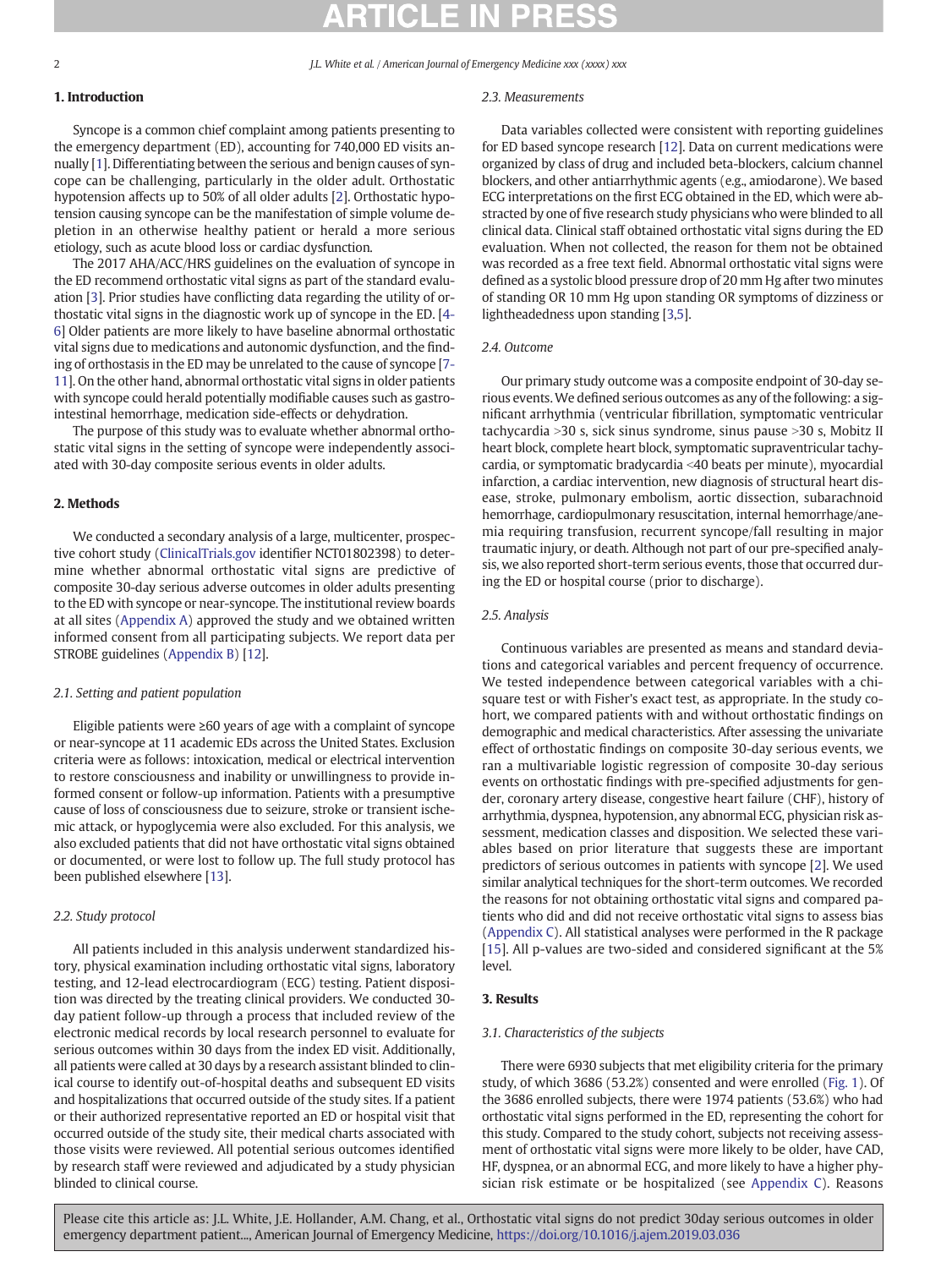<span id="page-2-0"></span>



recorded, in free text, for not obtaining orthostatic vital signs ( $n =$ 1125) most commonly included too symptomatic at baseline {395 (35%)], unable to stand [305 (27%)] most often related to injuries from fall or baseline condition, provider determined it was not indicated [170 (15%)], and the patient refused [129 (11%)].

Study subjects had a mean age of 72.1 years and 1010 (51.2%) were male [\(Table 1\)](#page-3-0). Compared to patients who had normal orthostatic findings, those that had abnormal orthostatic findings were more likely to have heart failure, an abnormal ECG, hypotension on initial triage vital signs, and be hospitalized [\(Table 2](#page-4-0)).

### 3.2. Main results

Overall, 295 (14.9%) study subjects had a composite 30-day serious outcome ([Table 3\)](#page-4-0). One hundred eighty-four of 1249 (14.7%) of patients with normal orthostatic vital signs and 111/725 (15.3%) of patients with abnormal orthostatic vital signs had a composite 30-day serious outcome (odds ratio [OR] 1.05; 95% CI 0.81–1.35). After adjustment for pre-specified co-variates [\(Table 4](#page-5-0)), the adjusted OR was 0.83 (95% CI 0.62–1.10). Similarly, orthostatic vital signs were not associated with short-term serious outcomes ([Appendix D\)](#page-7-0).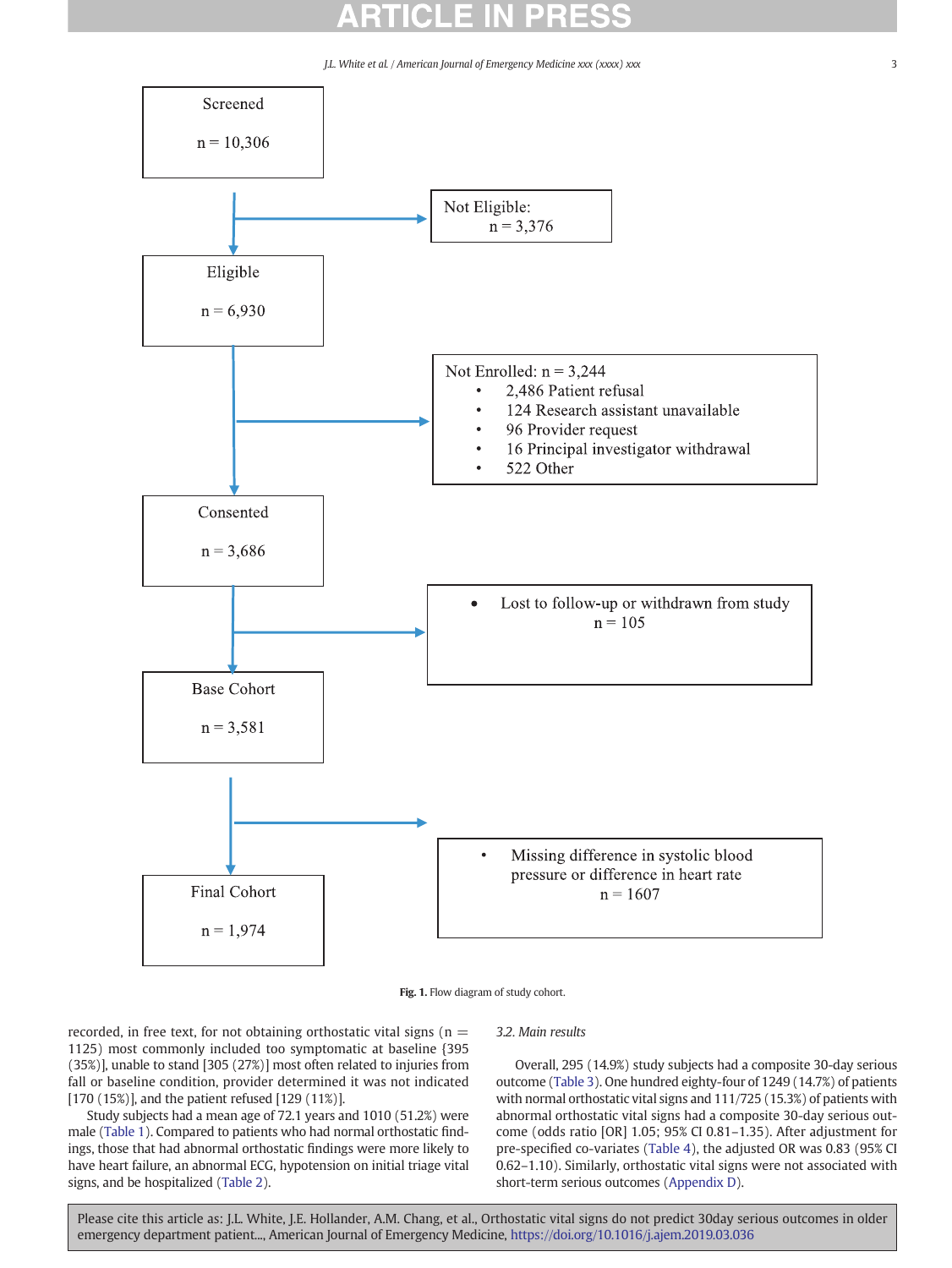<span id="page-3-0"></span>

Table 1

Baseline characteristics of study cohort.

| Patient<br>characteristics | Overall<br>Cohort<br>$(n = 1974)$ | Normal Orthostatic<br><b>Vital Signs</b><br>$(n = 1249)$ | Abnormal<br>Orthostatic Vital<br>Signs ( $n = 725$ ) | p-value |
|----------------------------|-----------------------------------|----------------------------------------------------------|------------------------------------------------------|---------|
| Age, mean [6]              | 72.1 (8.6)                        | 72.1(8.8)                                                | 72.1(8.4)                                            | 0.969   |
| Age                        |                                   |                                                          |                                                      | 0.017   |
| 60 to $< 70$               | 898 (45.5)                        | 586 (46.9)                                               | 312 (43.0)                                           |         |
| 70 to <80                  | 647 (32.8)                        | 388 (31.1)                                               | 259 (35.7)                                           |         |
| 80 to <90                  | 367 (18.6)                        | 227 (18.2)                                               | 140 (19.3)                                           |         |
| $90+$                      | 62(3.1)                           | 48 (3.8)                                                 | 14(1.9)                                              |         |
| Gender                     |                                   |                                                          |                                                      | 0.510   |
| Male                       | 1010(51.2)                        | 632 (50.6)                                               | 378 (52.1)                                           |         |
| Female                     | 964 (48.8)                        | 617 (49.4)                                               | 347 (47.9)                                           |         |
| Race                       |                                   |                                                          |                                                      | 0.348   |
| White or                   |                                   |                                                          |                                                      |         |
| Caucasian                  | 1646 (83.7)                       | 1055 (84.8)                                              | 591 (81.7)                                           |         |
| Black or African           |                                   |                                                          |                                                      |         |
| American                   | 255(13.0)                         | 149 (12.0)                                               | 106 (14.7)                                           |         |
| Asian                      | 29(1.5)                           | 18(1.4)                                                  | 11(1.5)                                              |         |
| Other                      | 37(1.9)                           | 22(1.8)                                                  | 15(2.1)                                              |         |
| History of                 |                                   |                                                          |                                                      |         |
| Congestive                 |                                   |                                                          |                                                      |         |
| <b>Heart Failure</b>       | 210 (10.6)                        | 112(9.0)                                                 | 98 (13.5)                                            | 0.002   |
| Coronary                   |                                   |                                                          |                                                      |         |
| <b>Artery Disease</b>      | 503(25.5)                         | 300 (24.0)                                               | 203 (28.0)                                           | 0.052   |
| Arrhythmia                 | 432 (21.9)                        | 259 (20.8)                                               | 173 (23.9)                                           | 0.107   |
| Prescribed                 |                                   |                                                          |                                                      |         |
| medication                 |                                   |                                                          |                                                      |         |
| Beta blockers              | 763 (38.7)                        | 481 (38.5)                                               | 282 (38.9)                                           | 0.876   |
| Calcium                    |                                   |                                                          |                                                      |         |
| channel                    |                                   |                                                          |                                                      |         |
| blockers                   | 346 (17.5)                        | 216 (17.3)                                               | 130 (17.9)                                           | 0.726   |
| <b>Diuretics</b>           | 543 (27.5)                        | 328 (26.3)                                               | 215 (29.7)                                           | 0.106   |
| Dyspnea                    | 387 (20.0)                        | 228 (18.7)                                               | 159 (22.2)                                           | 0.060   |
| Hypotension                | 212 (10.7)                        | 82(6.6)                                                  | 130 (17.9)                                           | < 0.001 |
| Abnormal ECG               | 1030 (52.8)                       | 625(50.6)                                                | 405 (56.6)                                           | 0.012   |
| Physician Risk             |                                   |                                                          |                                                      |         |
| Assessment.                |                                   |                                                          |                                                      |         |
| mean $[6]$                 | 8.0(11.3)                         | 8.2(12.0)                                                | 7.7(10.0)                                            | 0.370   |
| Disposition                |                                   |                                                          |                                                      | 0.004   |
| Hospitalized               | 1538 (79.0)                       | 945 (77.0)                                               | 593 (82.5)                                           |         |
| Discharged                 | 409 (21.0)                        | 283 (23.0)                                               | 126 (17.5)                                           |         |
|                            |                                   |                                                          |                                                      |         |

Unless otherwise noted, data are presented as number (%).

Of the 20 different items within the composite 30-day serious event outcome, events rates for 18 conditions were similar between the two groups ([Table 2\)](#page-4-0). Patients with abnormal orthostatic vital signs were more likely to have GI hemorrhage/anemia 4.4% vs 2.2% ( $p = 0.007$ ), and stroke 1.2% v 0.4% ( $p = 0.032$ ). Both of these conditions were also associated with serious short term [\(Appendix E](#page-7-0)).

#### 4. Discussion

In a large cohort of older adults with syncope with orthostatic vital signs measured, abnormal orthostatic vital signs in the ED did not have increased composite 30-day serious outcomes compared to patients with normal orthostatic vital signs. Current AHA/ACC/ HRS guidelines recommend incorporation of a set of orthostatic vital signs into the standard ED work up for syncope despite conflicting evidence [\[3](#page-7-0)]. Our study specifically focused on patients where the clinicians felt orthostatic vital signs may have some role, as patients that clinicians felt were too sick did not receive orthostatic vital signs. It also adjusted for multiple co-morbidities including physician risk assessment. We found that orthostatic vital sign abnormalities did not predict 30-day serious outcomes in unadjusted or adjusted models. This does not mean that they are useless, but does suggest that they should not be a required standard of care for all patients.

The reliability of abnormal orthostatic vital signs in patients with syncope has not been well established. In fact, the Canadian Syncope rule did not evaluate orthostatic vital signs [[4\]](#page-7-0). Abnormal orthostatic

vital signs may be associated with both serious and non-serious conditions such as pulmonary embolism, GI hemorrhage, cardiac tamponade dehydration, autonomic dysfunction and sleep deprivation [\[2,8,](#page-7-0)[15](#page-8-0),[16,19](#page-8-0)]. Older adults have altered physiologic response compared to younger patients making the interpretation of abnormal orthostatic vital signs in older adults more difficult [[18\]](#page-8-0). In theory, abnormalities may suggest intra-vascular depletion or an occult process that has not yet been recognized. However, this assumes a normal physiologic state; one without peripheral arterial disease, baseline hypertension, or medications that may distort heart rate or blood pressure responsiveness to normal shifts in position.

Older adults with baseline abnormal orthostatic vital signs and atherosclerosis, hypertension, stroke, and neurologic conditions have worse long term outcomes in prior studies [[9](#page-7-0),[19-23](#page-8-0)]. When symptomatic (with syncope), as in our study, abnormal orthostatic vital signs are not an independent predictor of adverse events. This is analogous to cardiac risk factors predicting long-term cardiovascular risk in asymptomatic patients but not being predictive of short-term events in symptomatic ED patients [\[6\]](#page-7-0).

In our univariate analysis assessing the relationship between orthostatic vital signs and 20 outcomes, there were two 30-day serious outcomes that were more common in patients with abnormal orthostatic vital signs: GI hemorrhage/anemia and stroke. Biological plausibility for the findings in GI bleeding is obvious, but it is less clear in stroke patients. It might be an artifact of multiple testing (e.g., Type 1 error). As such, this finding should be considered exploratory. It is worth noting that patients who presented with stroke as the cause of syncope were excluded so these patients represent only those without clinically obvious stroke prior to enrollment.

One criticism of our study could be that not all patients had measurement of orthostatic vital signs. Bias may result from not obtaining orthostatic vital signs on patients in the two extremes – those judged too well to need them, and those judged too sick to obtain them. In general, orthostatic vital signs are not measured on critically ill patients that cannot stand up or those that have a clear etiology of their syncope, excluding an important group from most large studies. This was also seen in our study, where approximately half of all study patients did not have orthostatic vital signs measured in the ED. Although this may be considered a flaw in our ability to determine the value of orthostatic vital signs, it does reflect what is seen in the "real world' and thus should not limit the generalizability of our findings. This is consistent with our analysis of the characteristics of these patients which found that the cohort who did not get a set of orthostatic vital signs in the ED were statistically older, had more cardiovascular co-morbidities, and were more likely to be admitted to the hospital. Patients judged to be too sick and require inpatient admission or ICU level care were not able to stand up and did not get orthostatic vital signs.

In addition, although our protocol did standardize the ascertainment of orthostatic vital signs - the method of measurement was determined locally. As a result, we cannot be sure that all providers waited the appropriate amount of time when altering positioning. Although obtaining blood pressure too rapidly or too slowly can change the likelihood of the test being abnormal, it does represent the real-world experience and allows our study to be generalizable. Although we used only academic sites, patients presenting with syncope are usually those from the local community, rather than high complex referrals. Finally, our results cannot be applied to younger patients or others with characteristics who were ineligible for our study.

## 5. Conclusions

In a cohort of older adult patients presenting with syncope who were able to have orthostatic vital signs evaluated, abnormal orthostatic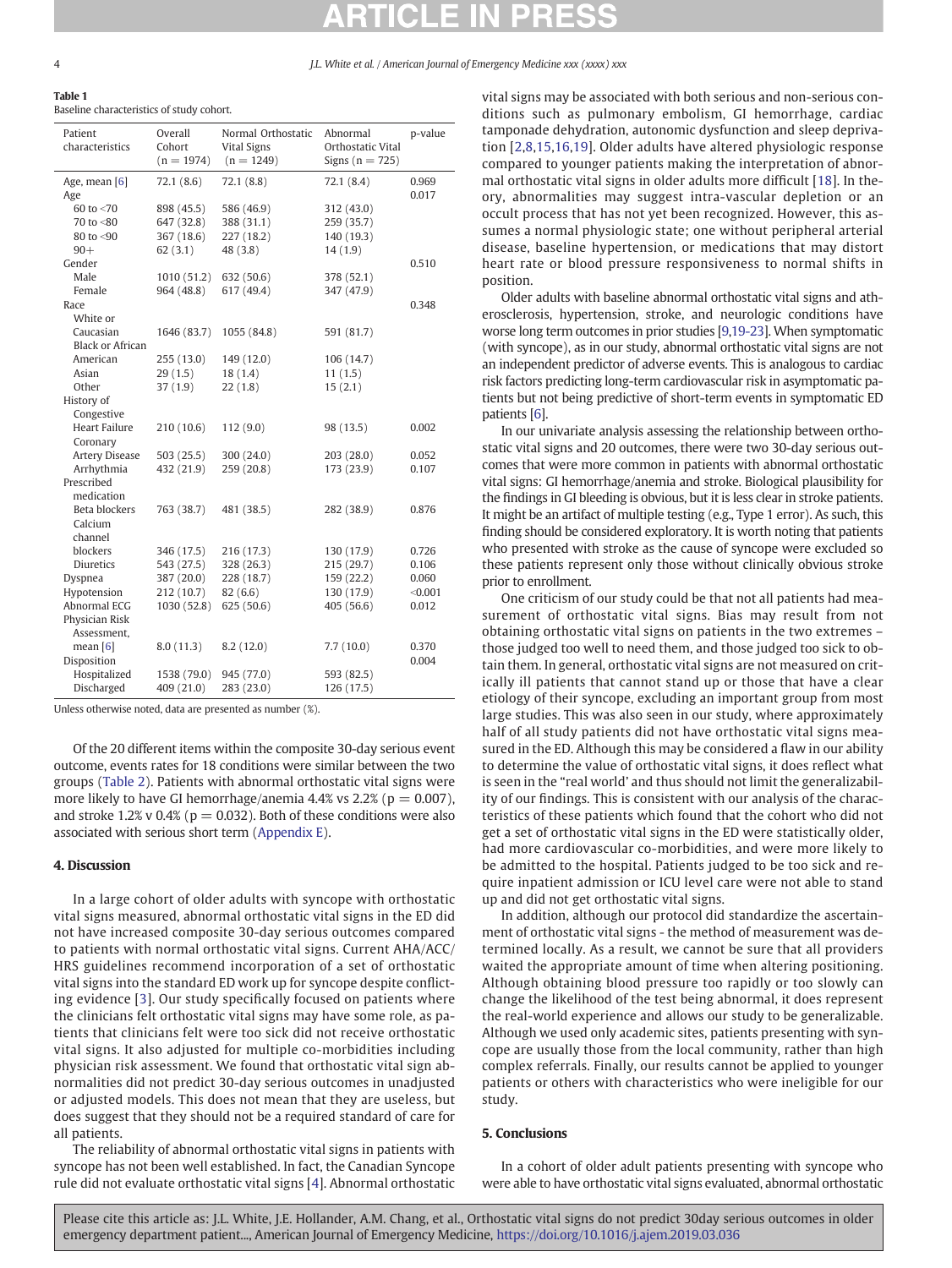### <span id="page-4-0"></span>Table 2

Individual and composite 30-day serious outcomes stratified by normal and abnormal orthostatic vital signs

| Outcome                                          | Overall cohort ( $n =$<br>1974) | Normal orthostatic vital signs ( $n =$<br>1249) | Abnormal orthostatic vital signs ( $n =$<br>725) | p-Value |
|--------------------------------------------------|---------------------------------|-------------------------------------------------|--------------------------------------------------|---------|
|                                                  |                                 |                                                 |                                                  |         |
| Any 30-day serious outcome                       | 295 (14.9)                      | 184 (14.7)                                      | 111(15.3)                                        | 0.728   |
| Pulmonary embolism OR internal hemorrhage/anemia | 73(3.7)                         | 36(2.9)                                         | 37(5.1)                                          | 0.012   |
| 30 day death                                     | 7(0.4)                          | 3(0.2)                                          | 4(0.6)                                           | 0.262   |
| Serious cardiac arrhythmia                       |                                 |                                                 |                                                  |         |
| Ventricular fibrillation                         | 6(0.3)                          | 4(0.3)                                          | 2(0.3)                                           | 0.863   |
| Ventricular tachycardia (>30 s)                  | 5(0.3)                          | 2(0.2)                                          | 3(0.4)                                           | 0.280   |
| Symptomatic ventricular tachycardia (<30 s)      | 8(0.4)                          | 7(0.6)                                          | 1(0.1)                                           | 0.154   |
| Sick sinus disease                               | 11(0.6)                         | 8(0.6)                                          | 3(0.4)                                           | 0.514   |
| Sinus pause $>$ 3 s                              | 6(0.3)                          | 5(0.4)                                          | 1(0.1)                                           | 0.307   |
| Mobitz II atrioventricular heart block           | 8(0.4)                          | 6(0.5)                                          | 2(0.3)                                           | 0.491   |
| Complete heart block                             | 10(0.5)                         | 8(0.6)                                          | 2(0.3)                                           | 0.271   |
| Symptomatic supraventricular tachycardia         | 70(3.5)                         | 45(3.6)                                         | 25(3.4)                                          | 0.858   |
| Symptomatic bradycardia                          | 24(1.2)                         | 18(1.4)                                         | 6(0.8)                                           | 0.230   |
| Pacemaker/ICD                                    | 2(0.1)                          | 1(0.1)                                          | 1(0.1)                                           | 0.697   |
| Other serious outcomes                           |                                 |                                                 |                                                  |         |
| Myocardial infarction                            | 30(1.5)                         | 21(1.7)                                         | 9(1.2)                                           | 0.441   |
| Cardiac intervention                             | 85(4.3)                         | 62(5.0)                                         | 23(3.2)                                          | 0.059   |
| New diagnosis of structural heart disease        | 24(1.2)                         | 19(1.5)                                         | 5(0.7)                                           | 0.104   |
| Stroke                                           | 14(0.7)                         | 5(0.4)                                          | 9(1.2)                                           | 0.032   |
| Pulmonary embolism                               | 14(0.7)                         | 9(0.7)                                          | 5(0.7)                                           | 0.937   |
| Aortic dissection                                | 0(0.0)                          | 0(0.0)                                          | 0(0.0)                                           | 1.000   |
| Subarachnoid hemorrhage                          | 0(0.0)                          | 0(0.0)                                          | 0(0.0)                                           | 1.000   |
| Cardiopulmonary resuscitation                    | 2(0.1)                          | 1(0.1)                                          | 1(0.1)                                           | 0.697   |
| GI hemorrhage/anemia                             | 60(3.0)                         | 28(2.2)                                         | 32(4.4)                                          | 0.007   |
| Recurrent syncope/fall with major injury         | 4(0.2)                          | 1(0.1)                                          | 3(0.4)                                           | 0.112   |

Unless otherwise noted, data are presented as number (%).

vital signs did not independently predict composite 30-day serious outcomes.

### Conflicts of interest

JLW has no conflicts to report.

JEH has received research funding from Alere, Siemens, Roche, Portola and Trinity.

AMC has received research funding from Abbott, Akers, Alere, Nanomix, Siemens, Roche, Ortho Diagnostics, Portola and Trinity.

ALL has no conflicts to report.

ES has no conflicts to report.

REW has no conflicts to report.

ANY has no conflicts to report.

SEM has no conflicts to report.

#### Table 3

Hosi

| Predictor variables                 | Odds for 30-day serious outcome (95% CI) | 95% CI       | p-Value |
|-------------------------------------|------------------------------------------|--------------|---------|
| Abnormal orthostatic                | 1.05                                     | (0.81, 1.35) | 0.728   |
| Male                                | 1.40                                     | (1.09, 1.81) | 0.008   |
| History of congestive heart failure | 2.12                                     | (1.50, 2.96) | < 0.001 |
| History of coronary artery disease  | 1.59                                     | (1.22, 2.07) | 0.001   |
| History of arrhythmia               | 2.55                                     | (1.95, 3.32) | < 0.001 |
| Abnormal ECG                        | 2.34                                     | (1.79, 3.07) | < 0.001 |
| Dyspnea                             | 2.17                                     | (1.64, 2.86) | < 0.001 |
| Physician risk assessment           | 1.03                                     | (1.02, 1.04) | < 0.001 |
| Hypotension                         | 2.03                                     | (1.43, 2.84) | < 0.001 |
| Discharged                          | 0.25                                     | (0.15, 0.39) | < 0.001 |
| Beta blocker                        | 1.41                                     | (1.10, 1.81) | 0.007   |
| Diuretics                           | 1.21                                     | (0.92, 1.58) | 0.166   |
| Calcium channel blocker             | 0.93                                     | (0.66, 1.28) | 0.650   |

| X-squared | 6.06  |
|-----------|-------|
| df<br>--- |       |
| p-Value   | 0.640 |

There is no evidence of poor fit.

Please cite this article as: J.L. White, J.E. Hollander, A.M. Chang, et al., Orthostatic vital signs do not predict 30day serious outcomes in older emergency department patient..., American Journal of Emergency Medicine, <https://doi.org/10.1016/j.ajem.2019.03.036>

DHA has received research funding from Roche.

AB has received research funding from Radiometer and Portola and has been a consultant for Portola.

CWB has received advisory board and speaker's fees from Roche, research funding from Janssen and Boehringer Ingelheim and consulting and advisory board fees from Janssen.

JMC has received research funding from Aztra Zeneca.

CLC has received institutional research funding from Radiometer, Ortho Clinical Trials, Janssen, Pfizer, Portola, Glaxo Smith Klein, and Hospital Quality Foundation and is a consultant for Portola, Janssen, and Hospital Quality Foundation.

DBD is a consultant for Janssen and Roche, has received institutional research support from Novartis, ortho Scientific, and Roche and is on the editorial board for AEM and Circulation.

DKN has received honorarium for Pfizer.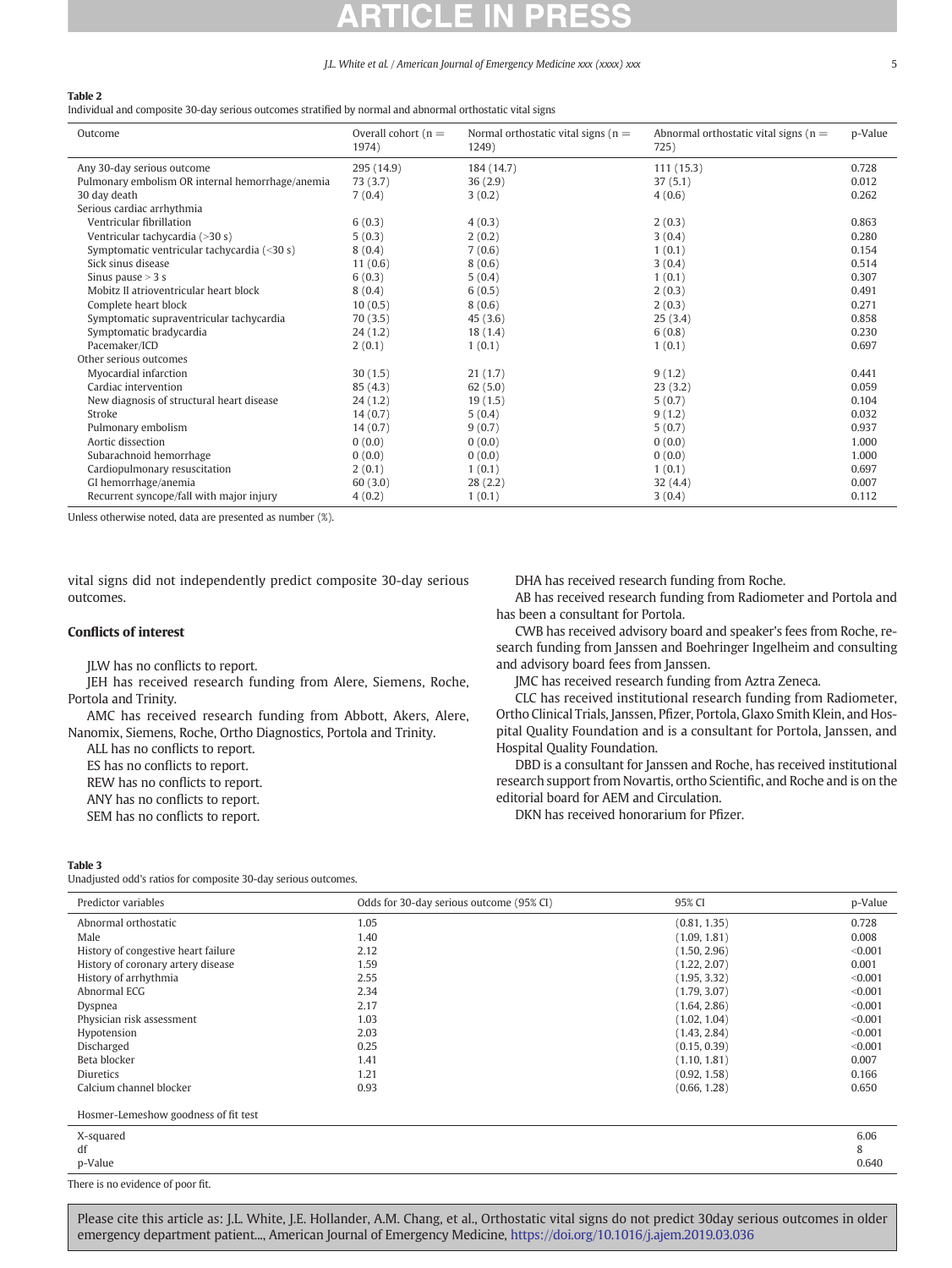# <span id="page-5-0"></span>Table 4

Multivariate logistic regression model predicting composite 30-day serious outcomes.

| Predictor variables                 | Odds for 30-day serious outcome (95% CI) | 95% CI       | p-Value |
|-------------------------------------|------------------------------------------|--------------|---------|
| Abnormal orthostatic                | 0.83                                     | (0.62, 1.10) | 0.192   |
| Male                                | 1.22                                     | (0.93, 1.61) | 0.158   |
| History of congestive heart failure | 1.44                                     | (0.95, 2.16) | 0.083   |
| History of coronary artery disease  | 0.90                                     | (0.65, 1.24) | 0.524   |
| History of arrhythmia               | 2.14                                     | (1.59, 2.88) | < 0.001 |
| Abnormal ECG                        | 1.78                                     | (1.32, 2.40) | < 0.001 |
| Dyspnea                             | 2.05                                     | (1.51, 2.76) | < 0.001 |
| Physician risk assessment           | 1.02                                     | (1.01, 1.03) | < 0.001 |
| Hypotension                         | 1.84                                     | (1.24, 2.69) | 0.002   |
| Discharged                          | 0.29                                     | (0.17, 0.46) | < 0.001 |
| Beta blocker                        | 1.07                                     | (0.80, 1.45) | 0.639   |
| Diuretics                           | 0.78                                     | (0.56, 1.07) | 0.128   |
| Calcium channel blocker             | 0.93                                     | (0.64, 1.33) | 0.683   |

BAN has no conflicts to report.

MNS has received research funding from Roche Molecular Systems.

KAS has no conflicts to report.

ABS is a consultant for Quidel, Siemens, and MCM Education.

STW has no conflicts to report.

BCS is a consultant for Medtronic.

### Appendix A. Characteristics of enrolling sites

### Funding sources and support

Research reported in this publication was supported by the National Heart, Lung, and Blood Institute of the National Institutes of Health under Award Number R01HL111033. The content is solely the responsibility of the authors and does not necessarily represent the official views of the National Institutes of Health.

| Name and location                                         | Annual ED volume | Hospital beds |
|-----------------------------------------------------------|------------------|---------------|
| Oregon Heath & Science University, Portland, OR           | 46.782           | 576           |
| UC Davis School of Medicine, Sacramento, CA               | 69.293           | 625           |
| University of Rochester, NY                               | 99.519           | 739           |
| William Beaumont Hospital-Troy, Troy, MI                  | 80.000           | 418           |
| William Beaumont Hospital-Royal Oak, Royal Oak, MI        | 119.950          | 1070          |
| Brigham & Women's Hospital, Boston, MA                    | 59.851           | 769           |
| Ohio State University Wexner Medical Center, Columbus, OH | 72,000           | 971           |
| Thomas Jefferson University Hospital, Philadelphia, PA    | 60.270           | 717           |
| Wake Forest School of Medicine, Winston Salem, NC         | 109.687          | 885           |
| Summa Health System, Akron, OH                            | 90.656           | 544           |
| Vanderbilt University, Nashville, TN                      | 65,000           | 864           |

#### Appendix B. Checklist STROBE statement

|                             | Item | Recommendation                                                                                                                                                                                                                                                                                                                                                         |
|-----------------------------|------|------------------------------------------------------------------------------------------------------------------------------------------------------------------------------------------------------------------------------------------------------------------------------------------------------------------------------------------------------------------------|
|                             | no   |                                                                                                                                                                                                                                                                                                                                                                        |
| Title and abstract          |      | (a) Indicate the study's design with a commonly used term in the title or the abstract Done. "Orthostatic Vital Signs Do Not Predict 30 Day<br>Serious Outcomes in Older Emergency Department Patients with Syncope: A multicenter observational study"<br>$(b)$ Provide in the abstract an informative and balanced summary of what was done and what was found Done. |
| Introduction                |      |                                                                                                                                                                                                                                                                                                                                                                        |
| Background/rationale        | 2    | Explain the scientific background and rationale for the investigation being reported. Done. Para 1 & 2.                                                                                                                                                                                                                                                                |
| Objectives                  | 3    | State specific objectives, including any prespecified hypotheses Done. Para 3                                                                                                                                                                                                                                                                                          |
| Methods                     |      |                                                                                                                                                                                                                                                                                                                                                                        |
| Study design                | 4    | Present key elements of study design early in the paper Done. Methods, paragraph 1.                                                                                                                                                                                                                                                                                    |
| Setting                     | 5    | Describe the setting, locations, and relevant dates, including periods of recruitment, exposure, follow-up, and data collection Done. Methods,<br>paragraph 2, 3, 4, 5                                                                                                                                                                                                 |
| Participants                | 6    | (a) Give the eligibility criteria, and the sources and methods of selection of participants. Describe methods of follow-up Methods, paragraph 3<br>(b) For matched studies, give matching criteria and number of exposed and unexposed. N/A                                                                                                                            |
| Variables                   | 7    | Clearly define all outcomes, exposures, predictors, potential confounders, and effect modifiers. Give diagnostic criteria, if applicable Methods,<br>paragraph 5 & 6                                                                                                                                                                                                   |
| Data<br>sources/measurement | $8*$ | For each variable of interest, give sources of data and details of methods of assessment (measurement). Describe comparability of assessment<br>methods if there is more than one group Methods, paragraph 5 & 6                                                                                                                                                       |
| <b>Bias</b>                 | 9    | Describe any efforts to address potential sources of bias. See limitations section                                                                                                                                                                                                                                                                                     |
| Study size                  | 10   | Explain how the study size was arrived at noted, secondary analysis of clinical trial                                                                                                                                                                                                                                                                                  |
| Quantitative variables      | 11   | Explain how quantitative variables were handled in the analyses. If applicable, describe which groupings were chosen and why Page 7,<br>Analysis section                                                                                                                                                                                                               |
| Statistical methods         | 12   | (a) Describe all statistical methods, including those used to control for confounding Page 7, Analysis section<br>(b) Describe any methods used to examine subgroups and interactions Page 7, Analysis section<br>(c) Explain how missing data were addressed Not imputed<br>(d) If applicable, explain how loss to follow-up was addressed                            |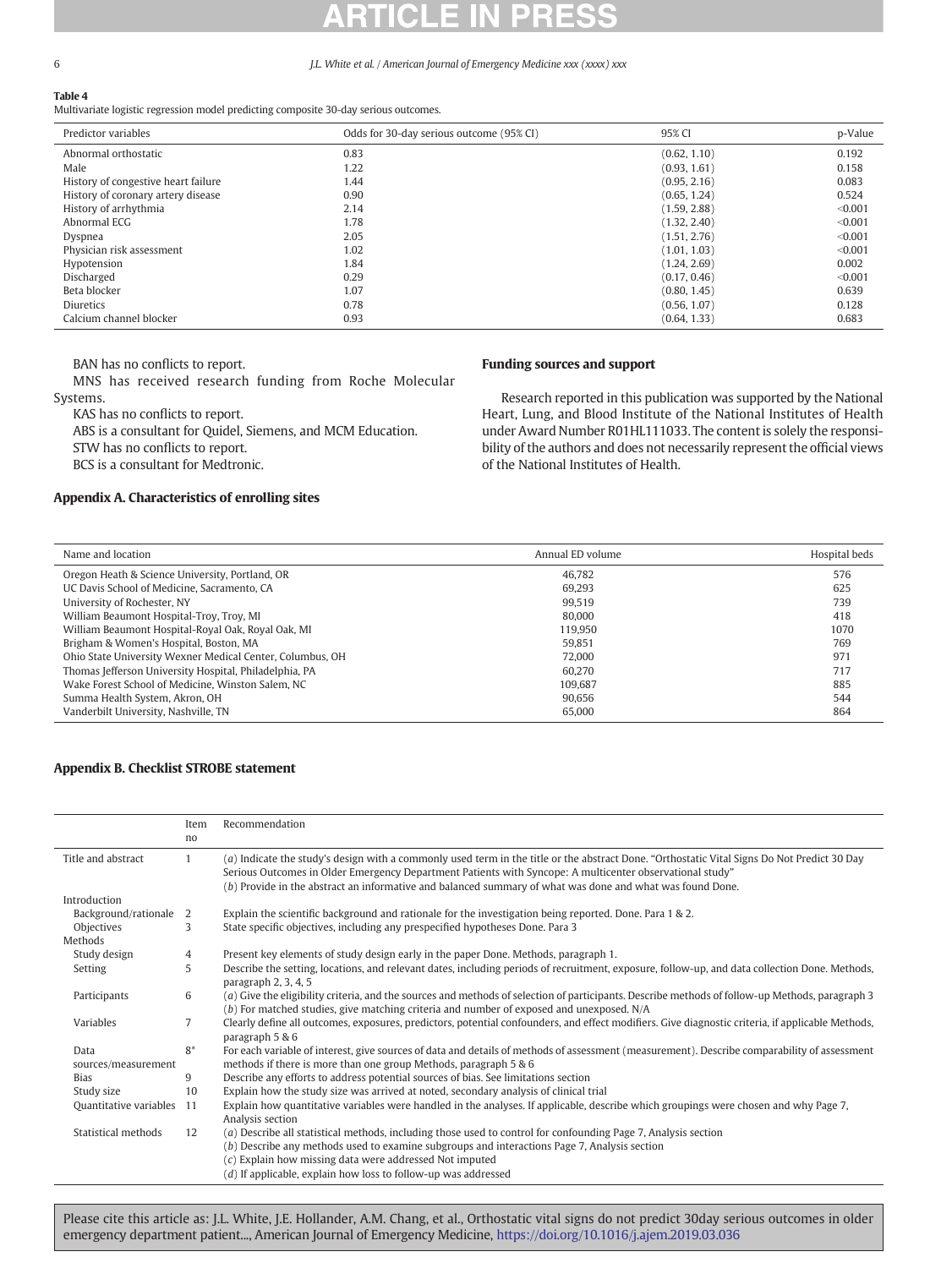### <span id="page-6-0"></span>(continued)

|                                       | Item  | Recommendation                                                                                                                                                                                                                             |
|---------------------------------------|-------|--------------------------------------------------------------------------------------------------------------------------------------------------------------------------------------------------------------------------------------------|
|                                       | no    |                                                                                                                                                                                                                                            |
|                                       |       | noted                                                                                                                                                                                                                                      |
|                                       |       | $(e)$ Describe any sensitivity analyses N/A                                                                                                                                                                                                |
| Results                               |       |                                                                                                                                                                                                                                            |
| Participants                          | $13*$ | (a) Report numbers of individuals at each stage of study—eg numbers potentially eligible, examined for eligibility, confirmed eligible,<br>included in the study, completing follow-up, and analyzed Page 8 and flow diagram               |
|                                       |       | (b) Give reasons for non-participation at each stage Page 8 and flow diagram                                                                                                                                                               |
|                                       |       | (c) Consider use of a flow diagram Fig. 1                                                                                                                                                                                                  |
| Descriptive data                      | $14*$ | (a) Give characteristics of study participants (eg demographic, clinical, social) and information on exposures and potential confounders<br>Table 1                                                                                        |
|                                       |       | (b) Indicate number of participants with missing data for each variable of interest See tables                                                                                                                                             |
|                                       |       | (c) Summarize follow-up time (eg, average and total amount) See Fig. 1                                                                                                                                                                     |
| Outcome data                          | $15*$ | Report numbers of outcome events or summary measures over time Results and Tables 2, 3, 4                                                                                                                                                  |
| Main results                          | 16    | (a) Give unadjusted estimates and, if applicable, confounder-adjusted estimates and their precision (eg, 95% confidence interval). Make clear<br>which confounders were adjusted for and why they were included Results and Tables 2, 3, 4 |
|                                       |       | (b) Report category boundaries when continuous variables were categorized Results and Tables 2, 3, 4                                                                                                                                       |
|                                       |       | (c) If relevant, consider translating estimates of relative risk into absolute risk for a meaningful time period Results and Tables 2, 3, 4                                                                                                |
| Other analyses                        | 17    | Report other analyses done—eg analyses of subgroups and interactions, and sensitivity analyses see appendecies                                                                                                                             |
| Discussion                            |       |                                                                                                                                                                                                                                            |
| Key results                           | 18    | Summarize key results with reference to study objectives                                                                                                                                                                                   |
|                                       |       | Discussion, para 1                                                                                                                                                                                                                         |
| Limitations                           | 19    | Discuss limitations of the study, taking into account sources of potential bias or imprecision. Discuss both direction and magnitude of any                                                                                                |
|                                       |       | potential bias Discussion para 4 & 5                                                                                                                                                                                                       |
| Interpretation                        | 20    | Give a cautious overall interpretation of results considering objectives, limitations, multiplicity of analyses, results from similar studies, and<br>other relevant evidence in Discussion                                                |
| Generalisability<br>Other information | 21    | Discuss the generalisability (external validity) of the study results in discussion                                                                                                                                                        |
| Funding                               | 22    | Give the source of funding and the role of the funders for the present study and, if applicable, for the original study on which the present<br>article is based see title page                                                            |

# Appendix C. Comparison of patients who did not have any orthostatic vital signs obtained compared to the group that did get orthostatic vital signs assessed (normal and abnormal)

| Variable                            | Overall cohort ( $n = 3581$ ) | Did not obtain orthostatic vital signs ( $n = 1607$ ) | Obtained OVS $(n = 1974)$ | p-Value |
|-------------------------------------|-------------------------------|-------------------------------------------------------|---------------------------|---------|
| Age, mean [6]                       | 72.8(9.0)                     | 73.6 (9.3)                                            | 72.1(8.6)                 | < 0.001 |
| Age                                 |                               |                                                       |                           | < 0.001 |
| 60 to $< 70$                        | 1539 (43.0)                   | 641 (39.9)                                            | 898 (45.5)                |         |
| 70 to $< 80$                        | 1156 (32.3)                   | 509 (31.7)                                            | 647 (32.8)                |         |
| 80 to <90                           | 729 (20.4)                    | 362 (22.5)                                            | 367 (18.6)                |         |
| $90+$                               | 157(4.4)                      | 95(5.9)                                               | 62(3.1)                   |         |
| Gender                              |                               |                                                       |                           | 0.559   |
| Male                                | 1848 (51.6)                   | 838 (52.1)                                            | 1010(51.2)                |         |
| Female                              | 1733 (48.4)                   | 769 (47.9)                                            | 964 (48.8)                |         |
| Race                                |                               |                                                       |                           | 0.196   |
| White or Caucasian                  | 2974 (83.5)                   | 1328 (83.4)                                           | 1646 (83.7)               |         |
| <b>Black or African American</b>    | 478 (13.4)                    | 223 (14.0)                                            | 255(13.0)                 |         |
| Asian                               | 41(1.2)                       | 12(0.8)                                               | 29(1.5)                   |         |
| Other                               | 67(1.9)                       | 30(1.9)                                               | 37(1.9)                   |         |
| History of                          |                               |                                                       |                           |         |
| Congestive heart failure            | 449 (12.5)                    | 239 (14.9)                                            | 210(10.6)                 | < 0.001 |
| Coronary artery disease             | 979 (27.4)                    | 476 (29.7)                                            | 503(25.5)                 | 0.005   |
| Arrhythmia                          | 803 (22.4)                    | 371 (23.1)                                            | 432 (21.9)                | 0.384   |
| Prescribed medication               |                               |                                                       |                           |         |
| Beta blockers                       | 1422 (39.7)                   | 659 (41.1)                                            | 763 (38.7)                | 0.147   |
| Calcium channel blockers            | 657 (18.4)                    | 311 (19.4)                                            | 346 (17.5)                | 0.157   |
| Diuretics                           | 1048 (29.3)                   | 505 (31.5)                                            | 543 (27.5)                | 0.010   |
| Dyspnea                             | 747 (21.4)                    | 360 (23.1)                                            | 387 (20.0)                | 0.026   |
| Hypotension                         | 382 (10.7)                    | 170 (10.6)                                            | 212 (10.7)                | 0.877   |
| Abnormal ECG                        | 1948 (55.4)                   | 918 (58.5)                                            | 1030 (52.8)               | 0.001   |
| Physician risk assessment, mean [6] | 9.2(13.2)                     | 10.7(15.1)                                            | 8.0(11.3)                 | < 0.001 |
| Disposition                         |                               |                                                       |                           | 0.001   |
| Hospitalized                        | 2860 (80.9)                   | 1322 (83.3)                                           | 1538 (79.0)               |         |
| Discharged                          | 674 (19.1)                    | 265 (16.7)                                            | 409(21.0)                 |         |

Unless otherwise noted, data are presented as number (%).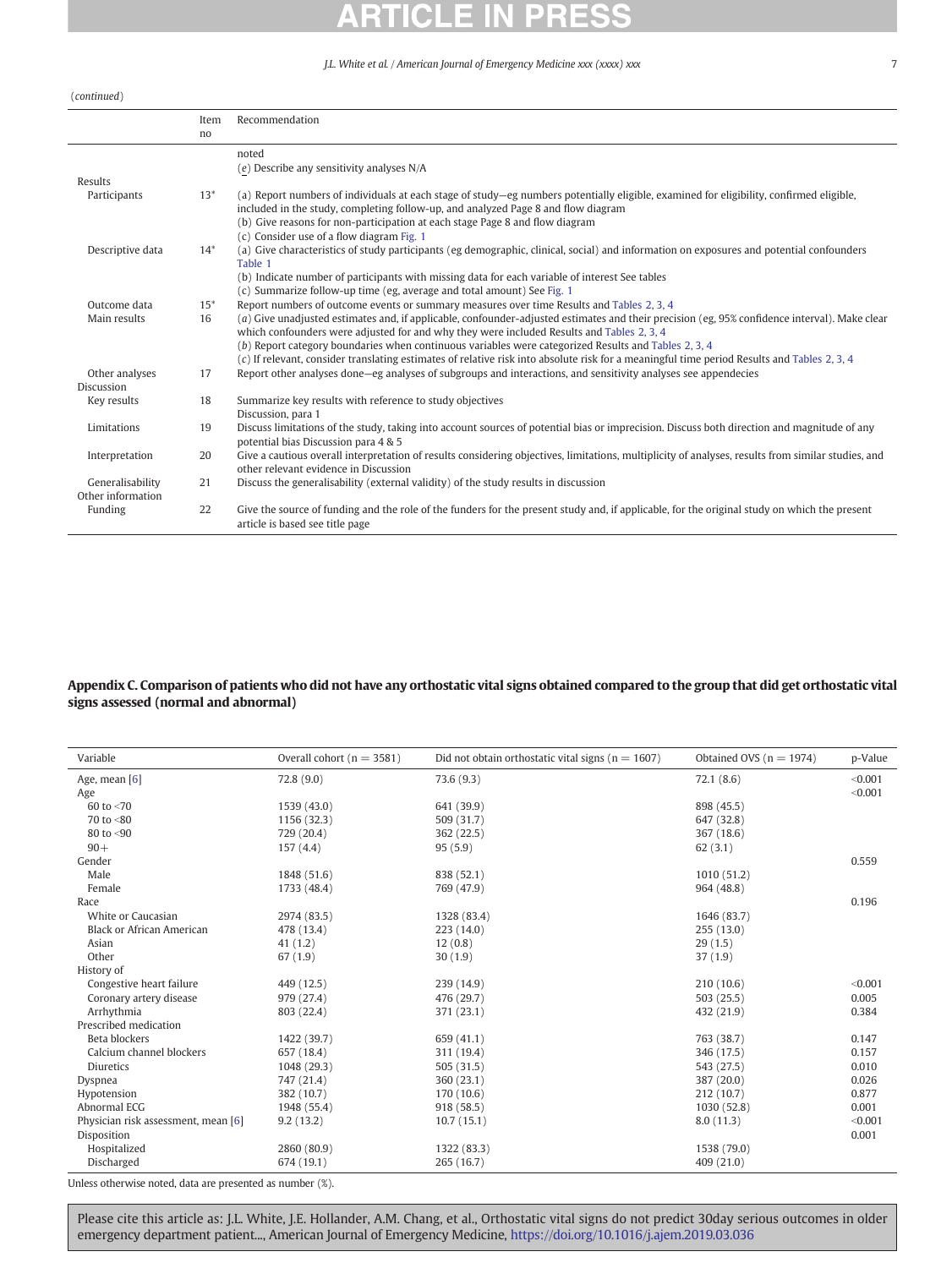# Appendix D. Multivariate logistic regression model predicting short term serious outcomes

| Variables                            | <b>OR</b> | 95% CI         | p-Value |
|--------------------------------------|-----------|----------------|---------|
| Abnormal orthostatic                 | 0.81      | (0.60, 1.09)   | 0.165   |
| Male                                 | 1.20      | (0.89, 1.61)   | 0.225   |
| History of heart failure             | 1.21      | (0.78, 1.89)   | 0.393   |
| History of coronary artery disease   | 0.84      | (0.59, 1.19)   | 0.331   |
| History of arrhythmia                | 2.45      | (1.8, 0.3, 34) | 0.000   |
| Abnormal ECG                         | 1.95      | (1.41, 2.69)   | < 0.001 |
| Dyspnea                              | 2.12      | (1.55, 2.92)   | < 0.001 |
| Physician risk assessment            | 1.02      | (1.01, 1.03)   | < 0.001 |
| Hypotension                          | 1.67      | (1.11, 2.53)   | 0.014   |
| Discharged                           | 0.13      | (0.06, 0.27)   | < 0.001 |
| Beta blocker                         | 1.11      | (0.81, 1.52)   | 0.523   |
| Diuretics                            | 0.71      | (0.50, 0.99)   | 0.045   |
| Calcium channel blocker              | 0.93      | (0.63, 1.37)   | 0.717   |
| Hosmer-Lemeshow goodness of fit test |           |                |         |
| X-squared                            |           |                | 4.91    |
| df                                   |           |                | 8       |
| p-Value                              |           |                | 0.767   |

There is no evidence of poor fit.

# Appendix E. Supplementary analysis of short term serious outcomes

| Outcome                                                         | Overall cohort $(n =$ | Normal orthostatic vital signs (n | Abnormal orthostatic vital signs | p-Value |
|-----------------------------------------------------------------|-----------------------|-----------------------------------|----------------------------------|---------|
|                                                                 | 1974)                 | $= 1249$                          | $(n = 725)$                      |         |
| Any serious outcome                                             | 257(13.0)             | 162(13.0)                         | 95(13.1)                         | 0.933   |
| Pulmonary embolism OR internal hemorrhage/anemia                | 66 (3.3)              | 31(2.5)                           | 35(4.8)                          | 0.005   |
| Death                                                           | 3(0.2)                | 1(0.1)                            | 2(0.3)                           | 0.559   |
| Serious Cardiac Arrhythmia                                      |                       |                                   |                                  |         |
| Ventricular fibrillation                                        | 5(0.3)                | 3(0.2)                            | 2(0.3)                           | 1.000   |
| Ventricular tachycardia (>30 s)                                 | 4(0.2)                | 1(0.1)                            | 3(0.4)                           | 0.143   |
| Symptomatic ventricular tachycardia (<30 s)                     | 7(0.4)                | 6(0.5)                            | 1(0.1)                           | 0.434   |
| Sick sinus disease with alternating sinus bradycardia and       | 8(0.4)                | 6(0.5)                            | 2(0.3)                           | 0.718   |
| tachycardia                                                     |                       |                                   |                                  |         |
| Sinus pause $>$ 3 s                                             | 6(0.3)                | 5(0.4)                            | 1(0.1)                           | 0.424   |
| Mobitz II atrioventricular heart block                          | 6(0.3)                | 4(0.3)                            | 2(0.3)                           | 1.000   |
| Complete heart block                                            | 8(0.4)                | 7(0.6)                            | 1(0.1)                           | 0.271   |
| Symptomatic supraventricular tachycardia                        | 64(3.2)               | 43(3.4)                           | 21(2.9)                          | 0.509   |
| Symptomatic bradycardia                                         | 21(1.1)               | 16(1.3)                           | 5(0.7)                           | 0.217   |
| Pacemaker or implantable cardioverter-defibrillator malfunction | 2(0.1)                | 1(0.1)                            | 1(0.1)                           | 1.000   |
| with cardiac pauses                                             |                       |                                   |                                  |         |
| Other serious outcomes                                          |                       |                                   |                                  |         |
| Myocardial infarction                                           | 24(1.2)               | 17(1.4)                           | 7(1.0)                           | 0.439   |
| Cardiac intervention                                            | 69 (3.5)              | 52(4.2)                           | 17(2.3)                          | 0.034   |
| New diagnosis of structural heart disease                       | 21(1.1)               | 18(1.4)                           | 3(0.4)                           | 0.039   |
| Stroke                                                          | 10(0.5)               | 3(0.2)                            | 7(1.0)                           | 0.044   |
| Pulmonary embolism                                              | 13(0.7)               | 8(0.6)                            | 5(0.7)                           | 0.896   |
| Aortic dissection                                               | 0(0.0)                | 0(0.0)                            | 0(0.0)                           | 1.000   |
| Subarachnoid hemorrhage                                         | 0(0.0)                | 0(0.0)                            | 0(0.0)                           | 1.000   |
| Cardiopulmonary resuscitation                                   | 0(0.0)                | 0(0.0)                            | 0(0.0)                           | 1.000   |
| GI hemorrhage/anemia                                            | 54(2.7)               | 24(1.9)                           | 30(4.1)                          | 0.004   |
| Recurrent syncope/fall resulting in major injury                | 0(0.0)                | 0(0.0)                            | 0(0.0)                           | 1.000   |

### References

- [1] [Probst MA, Kanzaria HK, Gbedemah M, Richardson LD, Sun BC. National trends in re](http://refhub.elsevier.com/S0735-6757(19)30186-X/rf0005)[source utilization associated with ED visits for syncope. Am J Emerg Med 2015;33:](http://refhub.elsevier.com/S0735-6757(19)30186-X/rf0005) 998–[1001.](http://refhub.elsevier.com/S0735-6757(19)30186-X/rf0005)
- [2] [Arnold AC, Raj SR. Orthostatic hypotension: a practical approach to investigation and](http://refhub.elsevier.com/S0735-6757(19)30186-X/rf0010) [management. Can J Cardiol 2017;33:1725](http://refhub.elsevier.com/S0735-6757(19)30186-X/rf0010)–8.
- [3] [Shen WK, Sheldon RS, Benditt DG, et al. ACC/AHA/HRS guideline for the evaluation](http://refhub.elsevier.com/S0735-6757(19)30186-X/rf0015) [and management of patients with syncope: a report of the American College of Car](http://refhub.elsevier.com/S0735-6757(19)30186-X/rf0015)[diology/American Heart Association Task Force on Clinical Practice Guidelines, and](http://refhub.elsevier.com/S0735-6757(19)30186-X/rf0015) [the Heart Rhythm Society. Heart Rhythm 2017;2017.](http://refhub.elsevier.com/S0735-6757(19)30186-X/rf0015)
- [4] [Thiruganasambandamoorthy V, Kwong K, Wells GA, et al. Development of the Cana](http://refhub.elsevier.com/S0735-6757(19)30186-X/rf0020)[dian Syncope Risk Score to predict serious adverse events after emergency depart](http://refhub.elsevier.com/S0735-6757(19)30186-X/rf0020)[ment assessment of syncope. CMAJ 2016;188:E289](http://refhub.elsevier.com/S0735-6757(19)30186-X/rf0020)–98.
- [5] [Gibbons CH, Schmidt P, Biaggioni I, et al. The recommendations of a consen](http://refhub.elsevier.com/S0735-6757(19)30186-X/rf0025)[sus panel for the screening, diagnosis, and treatment of neurogenic](http://refhub.elsevier.com/S0735-6757(19)30186-X/rf0025)

orthostatic hypotension [and associated supine hypertension. J Neurol 2017;](http://refhub.elsevier.com/S0735-6757(19)30186-X/rf0025) [264:1567](http://refhub.elsevier.com/S0735-6757(19)30186-X/rf0025)–82.

- [6] [Han JH, Lindsell CJ, Storrow AB, Luber S, Hoekstra JW, Hollander JE, et al. Cardiac risk](http://refhub.elsevier.com/S0735-6757(19)30186-X/rf0030) [factor burden and its association with acute coronary syndrome. Ann Emerg Med](http://refhub.elsevier.com/S0735-6757(19)30186-X/rf0030) [2007;49:145](http://refhub.elsevier.com/S0735-6757(19)30186-X/rf0030)–52.
- [7] [D'Ascenzo F, Biondi-Zoccai G, Reed MJ, et al. Incidence, etiology and predictors of ad](http://refhub.elsevier.com/S0735-6757(19)30186-X/rf0035)[verse outcomes in 43,315 patients presenting to the emergency department with](http://refhub.elsevier.com/S0735-6757(19)30186-X/rf0035) [syncope: an international meta-analysis. Int J Cardiol 2013;167:57](http://refhub.elsevier.com/S0735-6757(19)30186-X/rf0035)–62.
- [8] [Raiha I, Luutonen S, Piha J, Seppanen A, Toikka T, Sourander L. Prevalence, predispos](http://refhub.elsevier.com/S0735-6757(19)30186-X/rf0040)[ing factors, and prognostic importance of postural hypotension. Arch Intern Med](http://refhub.elsevier.com/S0735-6757(19)30186-X/rf0040) [1995;155:930](http://refhub.elsevier.com/S0735-6757(19)30186-X/rf0040)–5.
- [9] [Ooi WL, Hossain M, Lipsitz LA. The association between orthostatic hypotension and](http://refhub.elsevier.com/S0735-6757(19)30186-X/rf0045) [recurrent falls in nursing home residents. Am J Med 2000;108:106](http://refhub.elsevier.com/S0735-6757(19)30186-X/rf0045)–11.
- [10] [Ooi WL, Barrett S, Hossain M, Kelley-Gagnon M, Lipsitz LA. Patterns of orthostatic](http://refhub.elsevier.com/S0735-6757(19)30186-X/rf0050) [blood pressure change and their clinical correlates in a frail, elderly population.](http://refhub.elsevier.com/S0735-6757(19)30186-X/rf0050) [JAMA 1997;277:1299](http://refhub.elsevier.com/S0735-6757(19)30186-X/rf0050)–304.

<span id="page-7-0"></span>